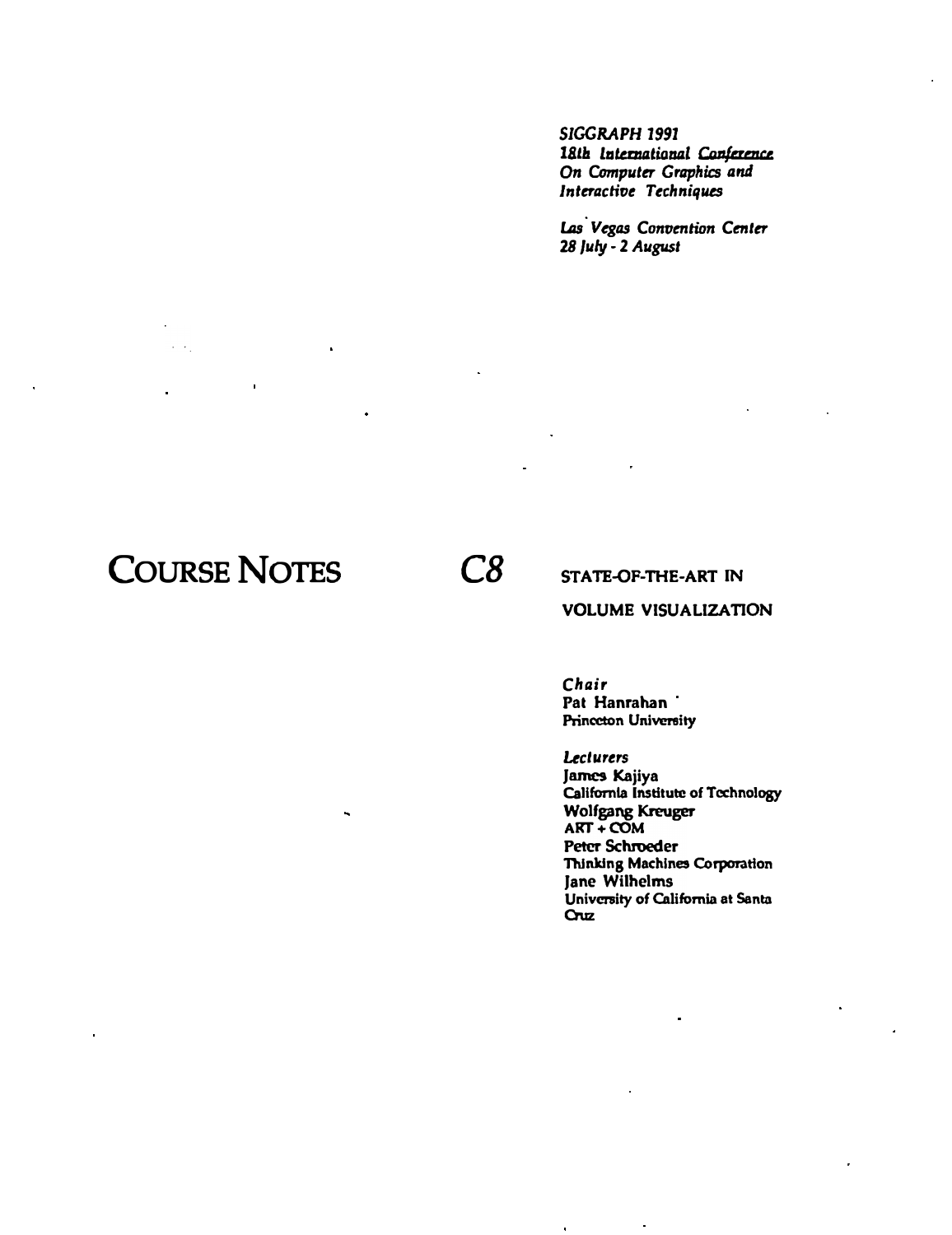#### **Course description**

Volume visualization is rapidly turning into one of the most important research topics in computer graphics. This course will provide the attendee an opportunity to hear about the latest **developments in this mea. Emphasis will be on new algorithms and new approaches to volume visualization that have not yet seen wide application, but have the potential to revolutionize our ability 10 visualize volume data in a wide variety of applications. This cowse will also develop**  the theory of various topics relevant to volume visualization at a more advanced level. Topics to **be covered include volume rendering of curvilinear and irregular grids (typical of finite element and computational fluid dynamics applications), the theory of multidimensional resampling, the**  techniques inspired by transport), and, finally, approaches to volume rendering on massively texel model and the theory of anisotropic scattering, volume transport theory (and visualization **parallel machines such as the Connection Machine. The cowse will also include a panel discus**sion focusing on future research directions in volume rendering.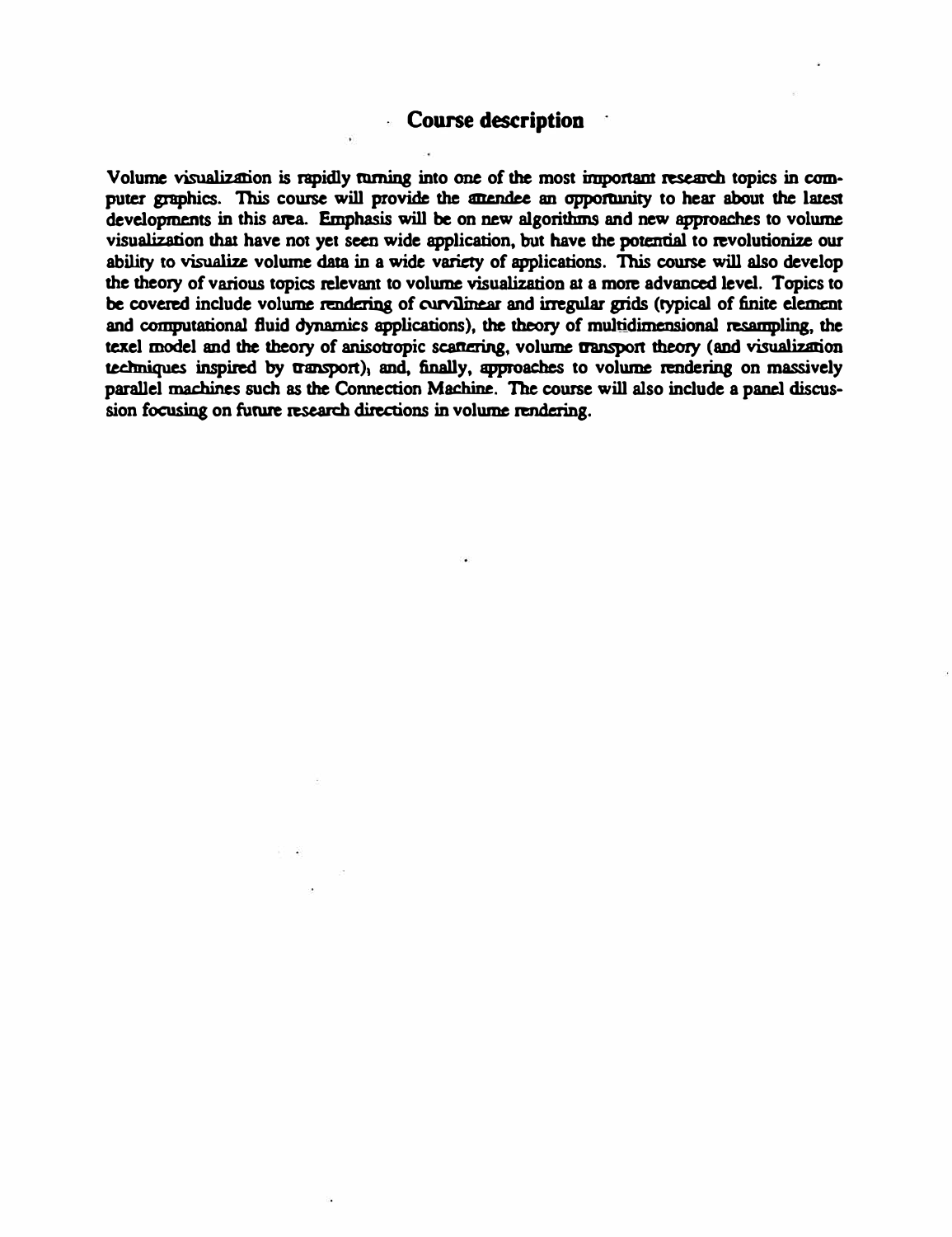#### Speaker Addresses

-·

Pat Hanrahan Computer Science Depanment Princeton University Princeton, NJ 08544 Phone: 609/258-5756 Email: banrahan@princeton.edu

*Prof. James Kajiya*  California Institute of Technology Mail Code 256-80 Pasadena, CA 91125 Phone: 818/356-6254 Email: kajiya@csvax.cs.caltech.edu

> *Dr. Wolfgang Kreuger*  Fasanenstr. 68 D-1000 Berlin 15 West Germany Phone: 030-882 13 69

*Peter Schroeder*  Thinking Machines Corporation 245 First Street Cambridge, MA 02142 Phone: 617/876-1823 Email: peter@think.com

*Prof. Jane Wilhelms*  UCSC Computet Sciences Applied Sciences Building Santa Cruz, CA 95064 Phone: 408/459-2440 Email: wilbelms@cis.ucsc.edu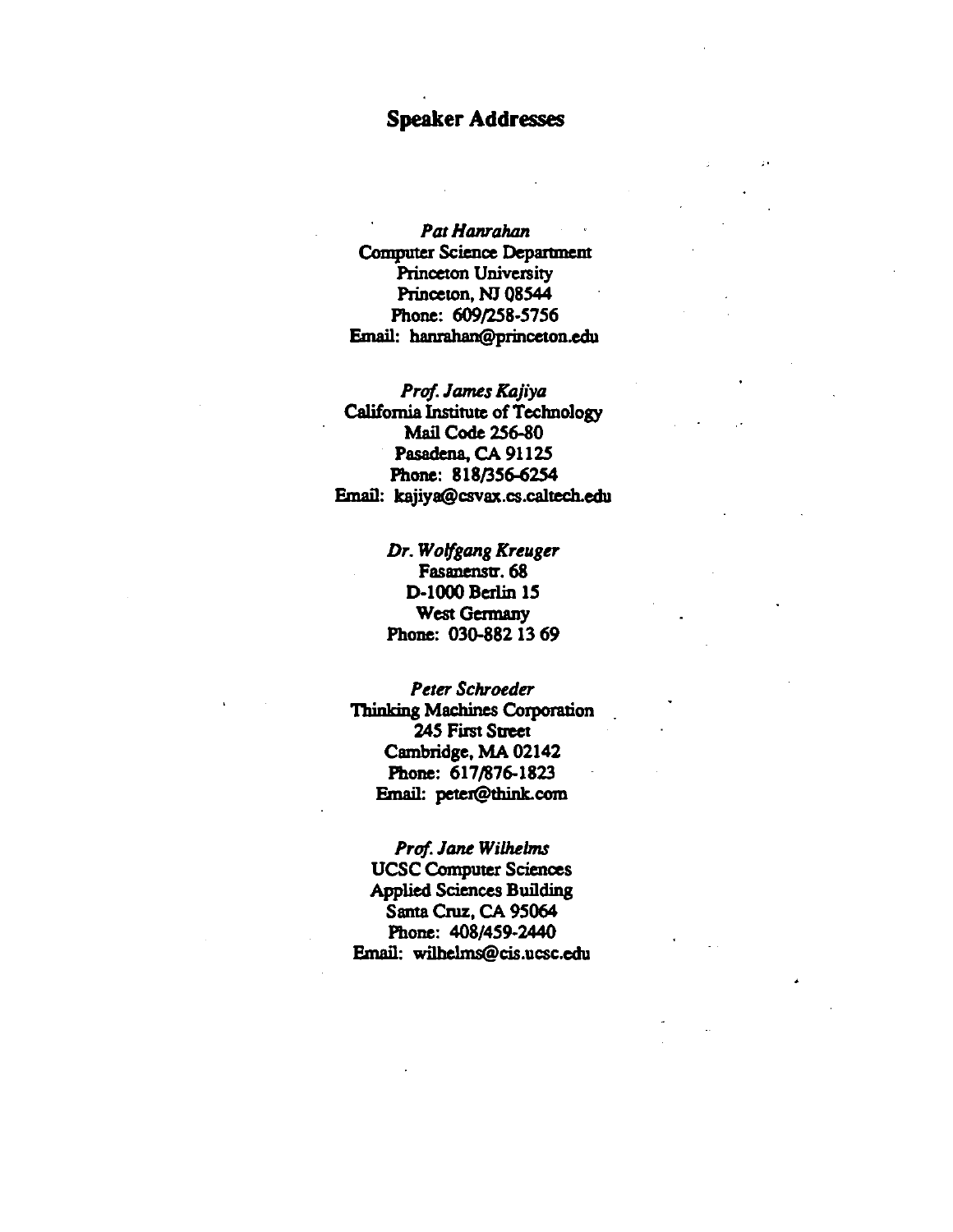### **Biographies**

#### Pat Hanrahan

Pat Hanrahan is an assistant professor of computer science at Princeton University where he teaches computer graphics. His current research involves volume rendering, image synthesis, and graphics systems and architectures. Before joining Princeton, he worked at Pixar where be developed developed volume rendering software and was the chief architect of the RenderMan(TM) Interface  $-$  a protocol that allows modeling programs to describe scenes to high quality rendering programs. Previous to Pixar he directed the 3D computer graphics group in the Computer Graphics Laboratory at New York Institute of Technology.

#### Jane Wilhelms

Jane Wilhelms, assistam professor of computer and information sciences, received her B.A. in zoology for the University of Wisconsin-Madison, an M.A. in biology from Stanford University, and an M.S. and Ph.D. in computer science from the University of California, Berkeley. Her research interests in computer graphics center around scientific visualization, physical simulation, and animation.

#### James T. Kajiya

James T. Kajiya received his Ph.D. Degree in Computer Science from the University of Utah in 1979. His thesis research, by applying Lie group representation theory to the modeling of the Human Visual System as a signal processing system, was able to explain a wide range of phenomena in monochrome brighness perception as well as predict several new visual illusions and phenomena Since 1979, Dr. Kajiya has been at the California Institute of Technology, first as an assistant professor, then as associate professor of Computer Science. Dr. Kajiya has published on mathematical models for computer vision, very high level programming languages, and mathematical logic for computer science. His recent work has focused on very high quality computer graphics. This work has included nonlinear antialiasing algorithms for the display of text on raster screens, invention of several new techniques for ray tracing primitives such as swept volumes, parametric patches and fractal surfaces, an early paper on volume rendering, a hierarchical bounding box technique for accelerating ray tracing, the introduction of anisotropic light reflection models for surfaces, the introduction of algebraic geometry in patch computations, a new technique extending the ray tracing process via an integral equation/monte carlo algorithm called the "rendering equation", and most recently, a solution to the problem of rendering fuzzy surfaces.

#### Peter Schroeder

Mr. Schroeder received his undergradudate degree (Vor-Diplom) in Mathematics and Computer Science from the Technical University of Berlin before working on his SM degree from MIT at the Media Laboratory. There he worked in the Computer Graphics and Animation group and focused primarily on physical modeling in interactive virtual environments. Since completing his Studies at the beginning of 1990 be has been working in Thinking Machines' Visualization Group. His research focusses on efficiem graphics algorithms for massively parallel SIMD computers in general and volume rendering in particular.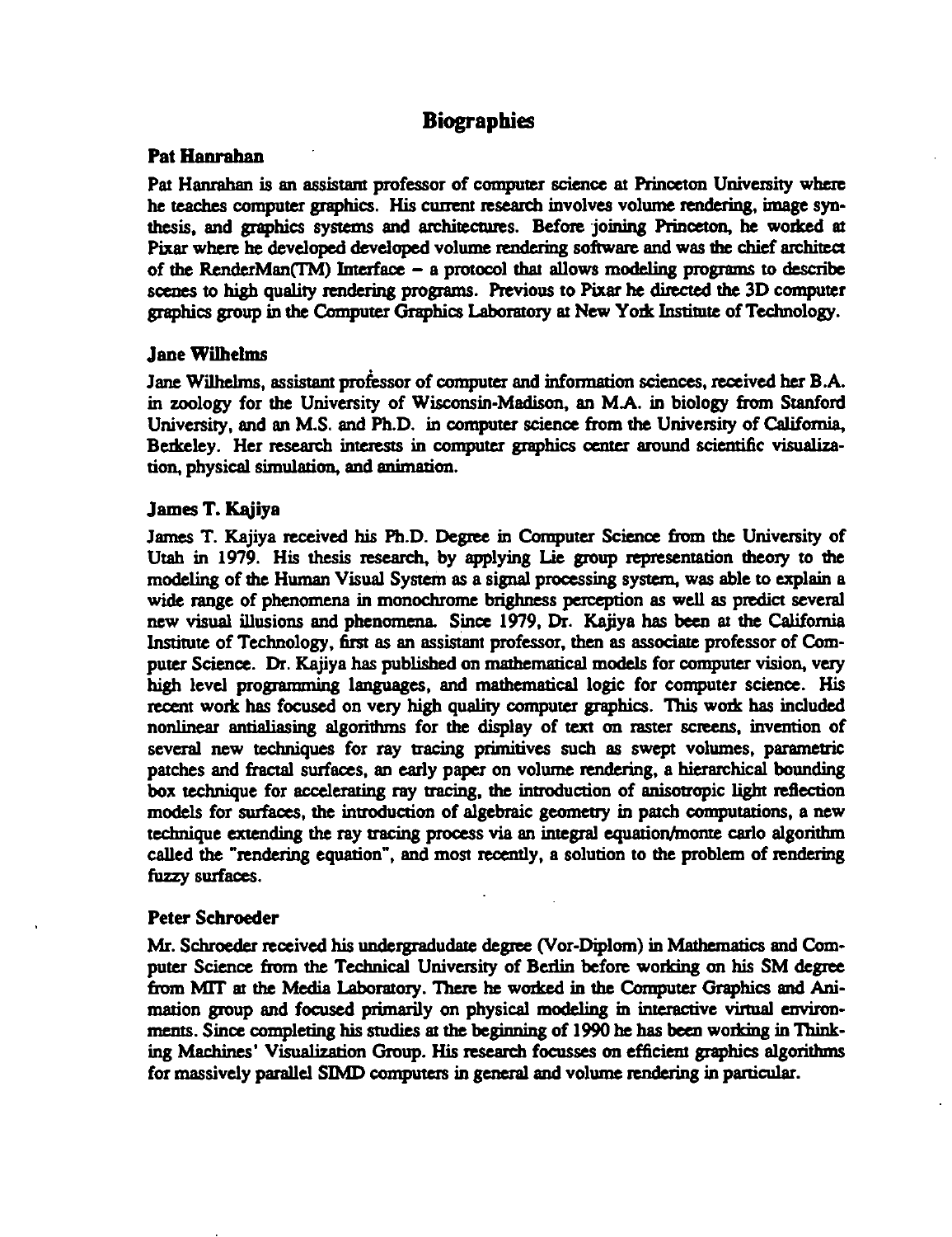## **Scbedule of Talks**

 $\ddot{\cdot}$ 

- 0:30 Introduction (Hanrahan)
- 1:00 Curvilinear and Irregular Grids (Wilhelms)
- 0:45 Multidimensional Resampling (Hanrahan)
- 0:45 Texels (Kajiya)

 $\overline{\phantom{a}}$ 

- 0:45 Transport Theory (Krueger)
- 1:00 Data Parallel Volume Algorithms (Schroeder)
- 0:30 Panel discussion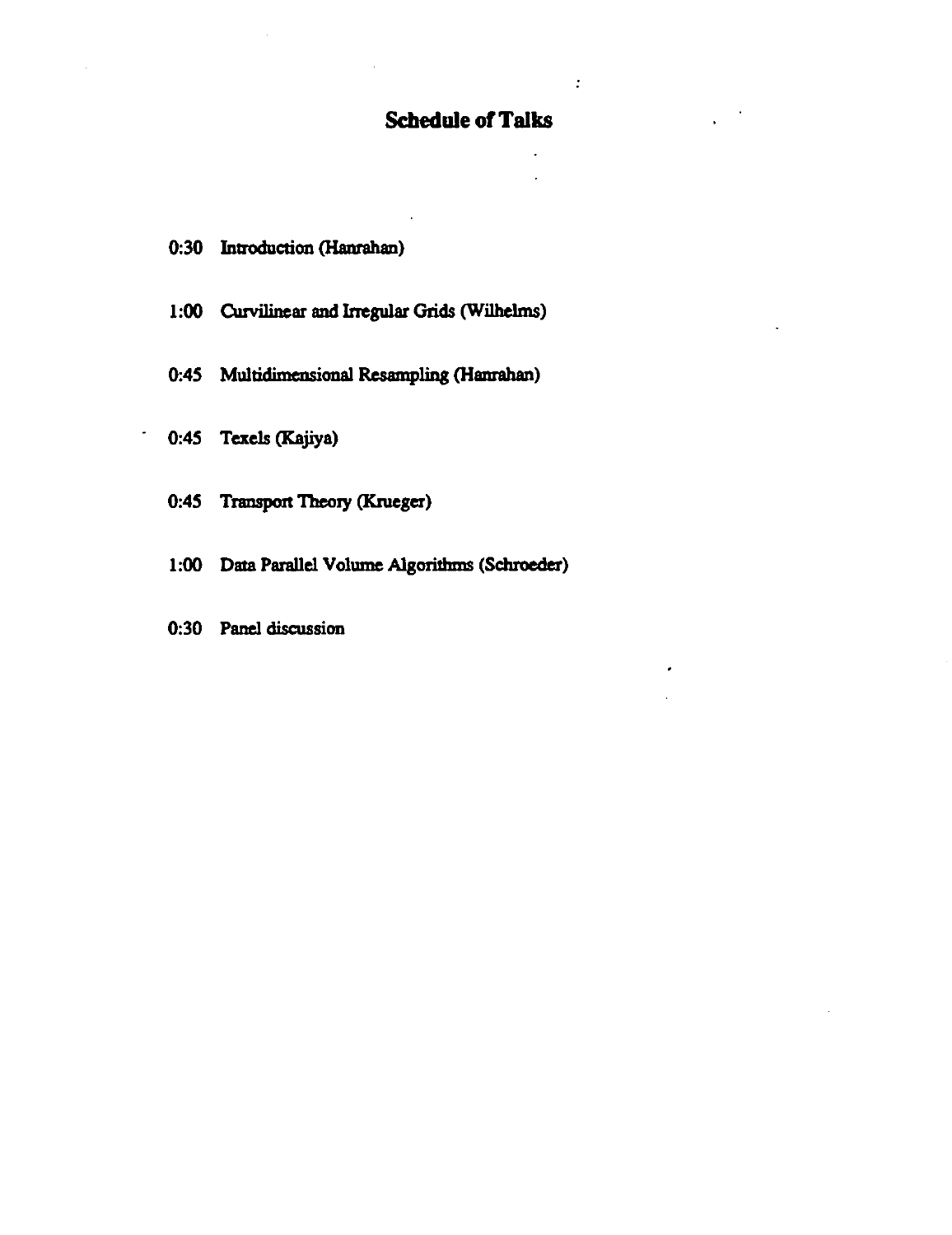# **Table of Contents**

 $\sim 10^7$ 

 $\overline{\phantom{a}}$ 

 $\sim$ 

 $\hat{\mathbf{r}}$ l.

 $\ddot{\phantom{a}}$ 

| Wilhelms                                |
|-----------------------------------------|
| <b>Jane Wilhelms</b>                    |
| <b>Shankar Ramamoorthy</b>              |
| Hanrahan                                |
|                                         |
| <b>Alvy Ray Smith</b>                   |
| Russell M. Mersereau, Theresa C. Speake |
| Pat Hanrahan                            |
| Kajiya                                  |
| James T. Kajija                         |
| James T. Kajiya, Brian P. Von Herzon    |
| James T. Kajiya, Timothy L. Kay         |
| Krueger                                 |
|                                         |
| Wolfgang Krueger                        |
| Schroeder                               |
|                                         |
| Peter Schroeder                         |

 $\mathcal{A}^{\mathcal{A}}$